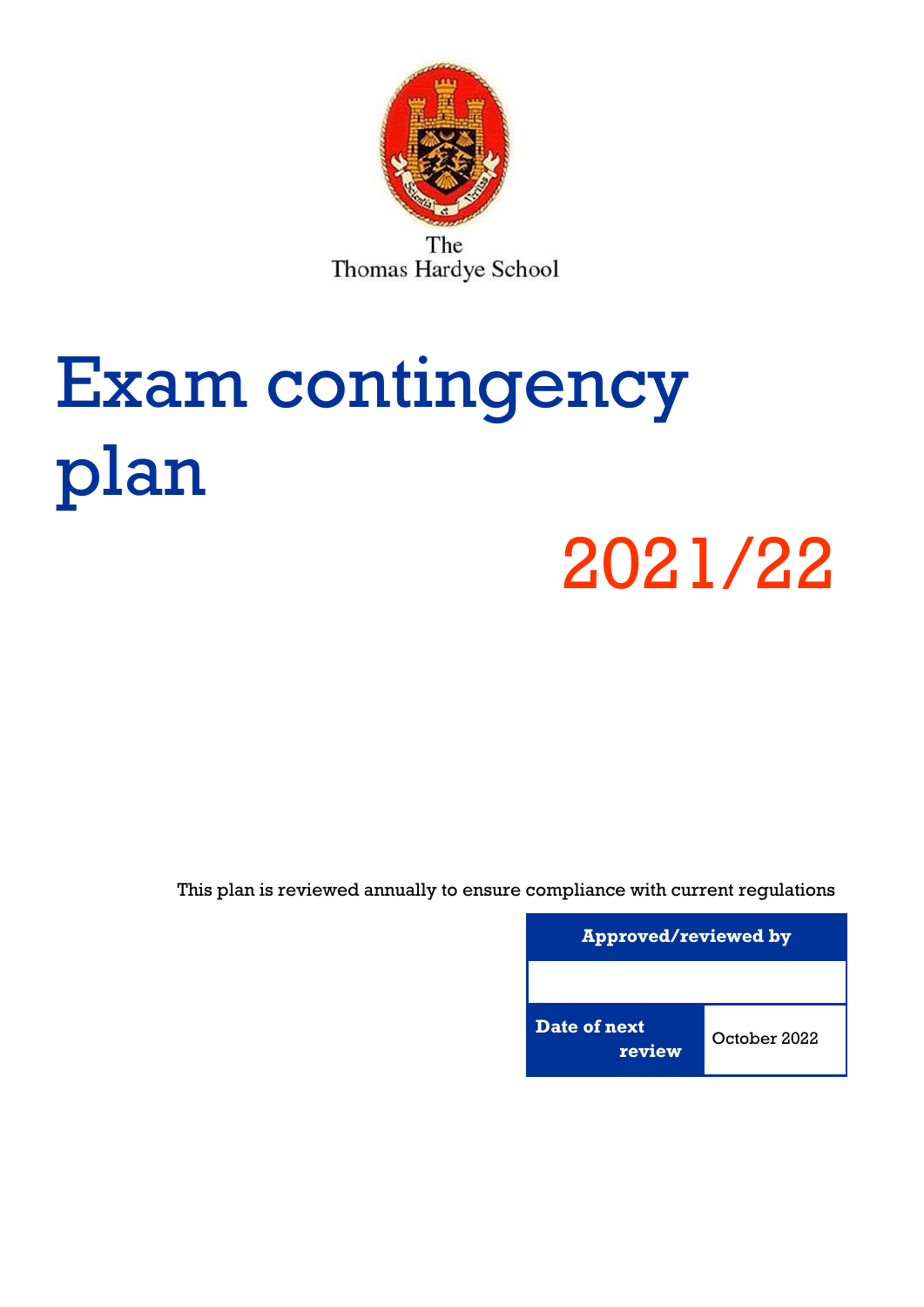## <span id="page-1-0"></span>**Key staff involved in contingency planning**

| Role                                             | Name(s)                                                                                           |
|--------------------------------------------------|---------------------------------------------------------------------------------------------------|
| Head of centre                                   | <b>Mr N Rutherford</b>                                                                            |
| Exams Manager<br>line manager<br>(Senior Leader) | <b>Mr I Cornell</b>                                                                               |
| Exams Manager                                    | Mrs C Boyles                                                                                      |
| <b>SENCo</b>                                     | <b>Ms E Hurley</b>                                                                                |
| $SLT$ member(s)                                  | Mrs L Morrison, Mr T Ennion, Mrs L Cheney, Mr T Hardinge,<br>Ms C Noble, Mr J Dean, Mr R Nicholls |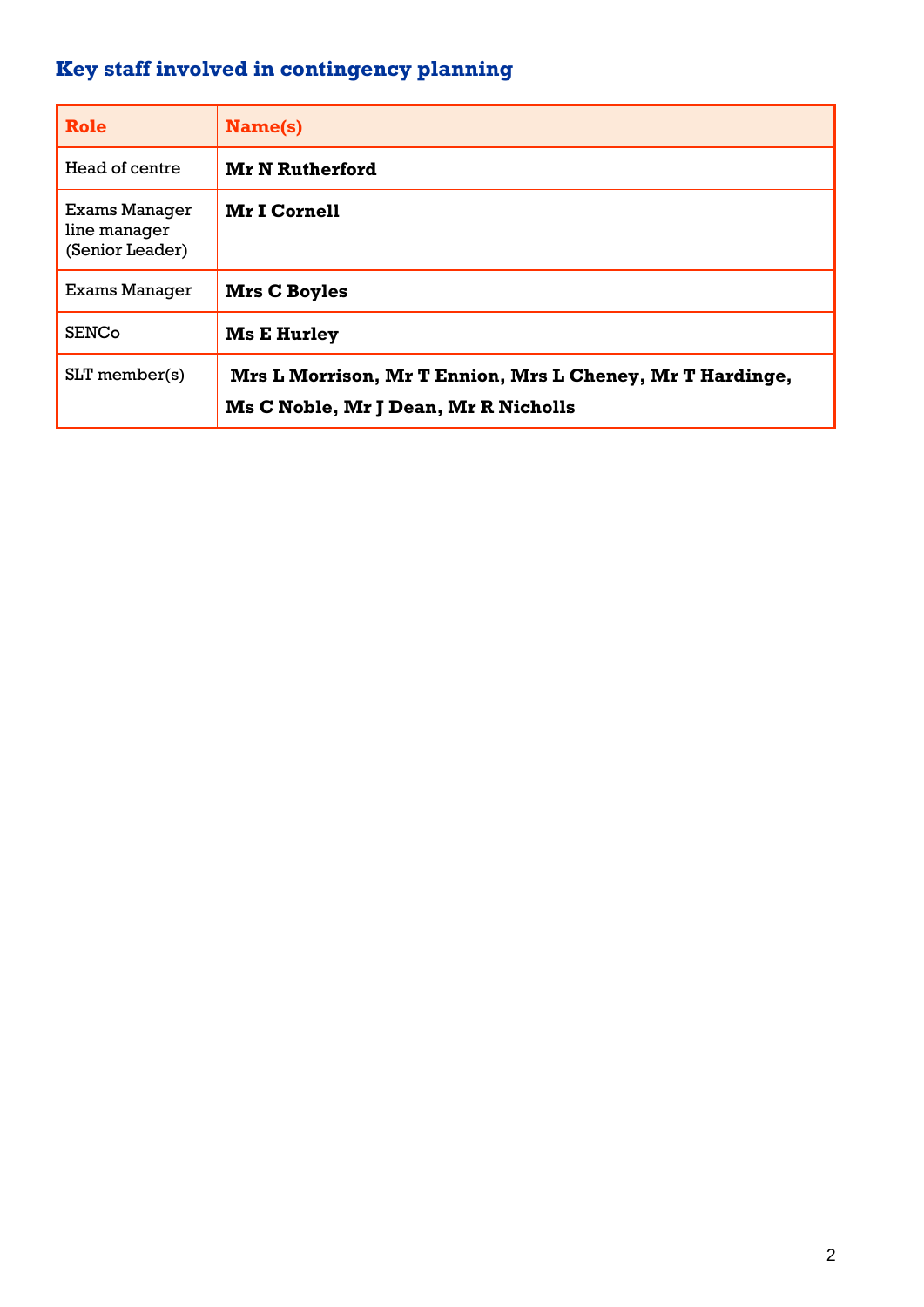## <span id="page-2-0"></span>**Contents**

| 1.  | Exam manager extended absence at key points in the exam process (cycle)  4              |  |
|-----|-----------------------------------------------------------------------------------------|--|
| 2.  |                                                                                         |  |
| 3.  |                                                                                         |  |
| 4.  | Invigilators - lack of appropriately trained invigilators or invigilator absence  6     |  |
| 5.  | Exam rooms - lack of appropriate rooms or main venues unavailable at short notice  6    |  |
| 6.  |                                                                                         |  |
| 7.  |                                                                                         |  |
| 8.  | Disruption of teaching time in the weeks before an exam – centre closed for an extended |  |
| 9.  | Candidates unable to take examinations because of a crisis – centre remains open 7      |  |
| 10. |                                                                                         |  |
| 11. |                                                                                         |  |
| 12. |                                                                                         |  |
| 13. |                                                                                         |  |
| 14. | Centre unable to distribute results as normal or facilitate post results services  8    |  |
|     |                                                                                         |  |
|     |                                                                                         |  |
|     |                                                                                         |  |
|     |                                                                                         |  |
|     |                                                                                         |  |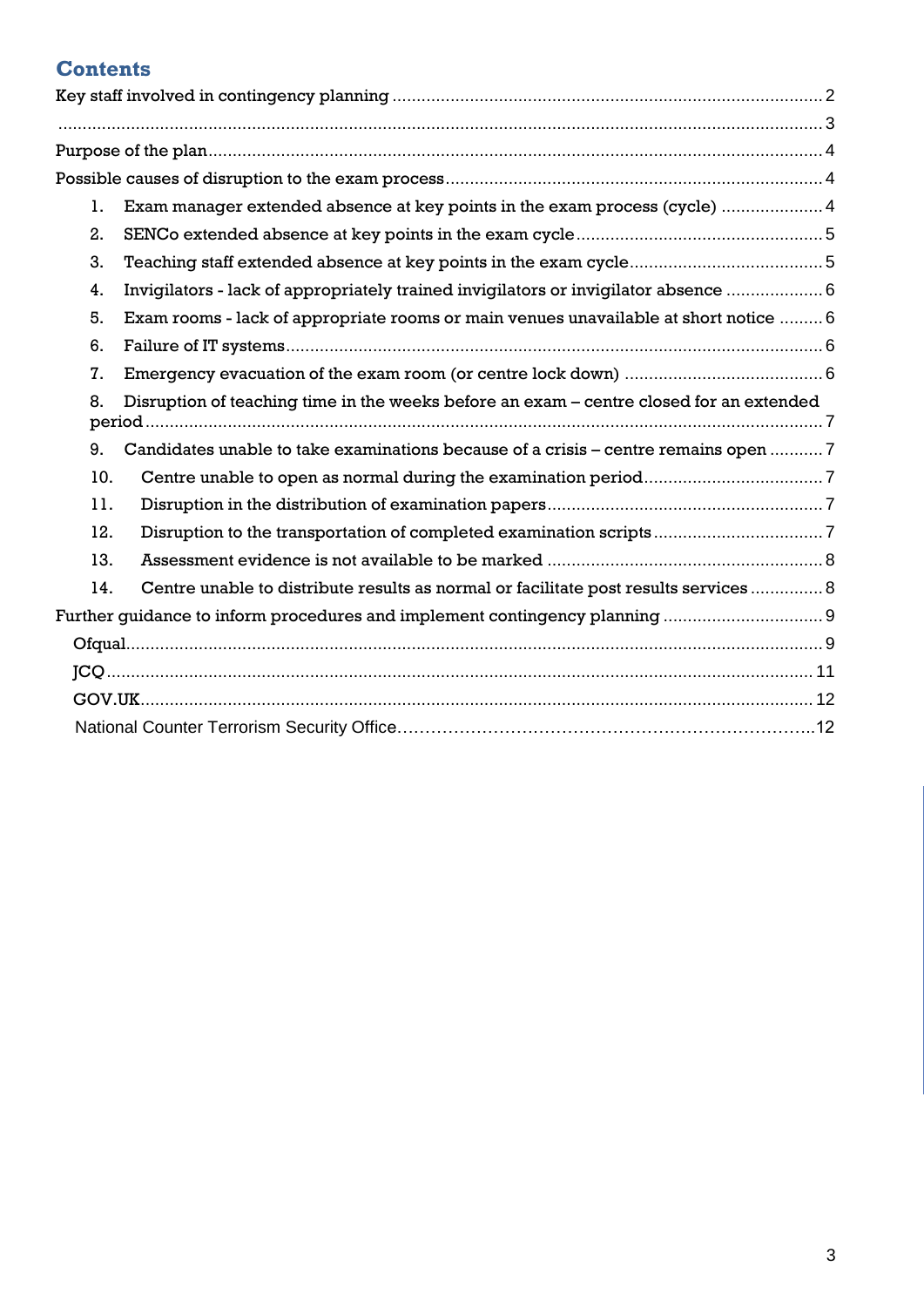## <span id="page-3-0"></span>**Purpose of the plan**

This plan examines potential risks and issues that could cause disruption to the exams process at The Thomas Hardye School. By outlining actions/procedures to be invoked in case of disruption it is intended to mitigate the impact these disruptions have on our exam process.

Alongside internal processes, this plan is informed by the Ofqual **Exam system contingency plan: England, Wales and Northern Ireland** which provides guidance in the publication *What schools and colleges and other centres should do if exams or other assessments are seriously disrupted* and the **JCQ** *Joint Contingency Plan* for the Examination System in England, Wales and Northern Ireland.

This plan also confirms The Thomas Hardye School's compliance with the JCQ's **General Regulations for Approved Centres** (section 5.3) that the centre has in place:

• a written examination contingency plan which covers all aspects of examination administration. This will allow members of the senior leadership team to act immediately in the event of an emergency or staff absence. The examination contingency plan should reinforce procedures in the event of the centre being unavailable for examinations, or on results day, owing to an unforeseen emergency*.* 

#### <span id="page-3-1"></span>**Possible causes of disruption to the exam process**

#### <span id="page-3-2"></span>**1. Exam manager extended absence at key points in the exam process (cycle)**

Criteria for implementation of the plan

*Key tasks required in the management and administration of the exam cycle not undertaken including:*

*Planning*

- *annual data collection exercise not undertaken to collate information on qualifications and awarding body specifications being delivered*
- *annual exams plan not produced identifying essential key tasks, key dates and deadlines*
- *sufficient invigilators not recruited*

*Entries*

- *awarding bodies not being informed of early/estimated entries which prompts release of early information required by teaching staff*
- *candidates not being entered with awarding bodies for external exams/assessment*
- *awarding body entry deadlines missed or late or other penalty fees being incurred*

#### *Pre-exams*

- *invigilators not trained or updated on changes to instructions for conducting exams*
- *exam timetabling, rooming allocation; and invigilation schedules not prepared*
- *candidates not briefed on exam timetables and awarding body information for candidates*
- *confidential exam/assessment materials and candidates' work not stored under required secure conditions*
- *internal assessment marks and samples of candidates' work not submitted to awarding bodies/external moderators*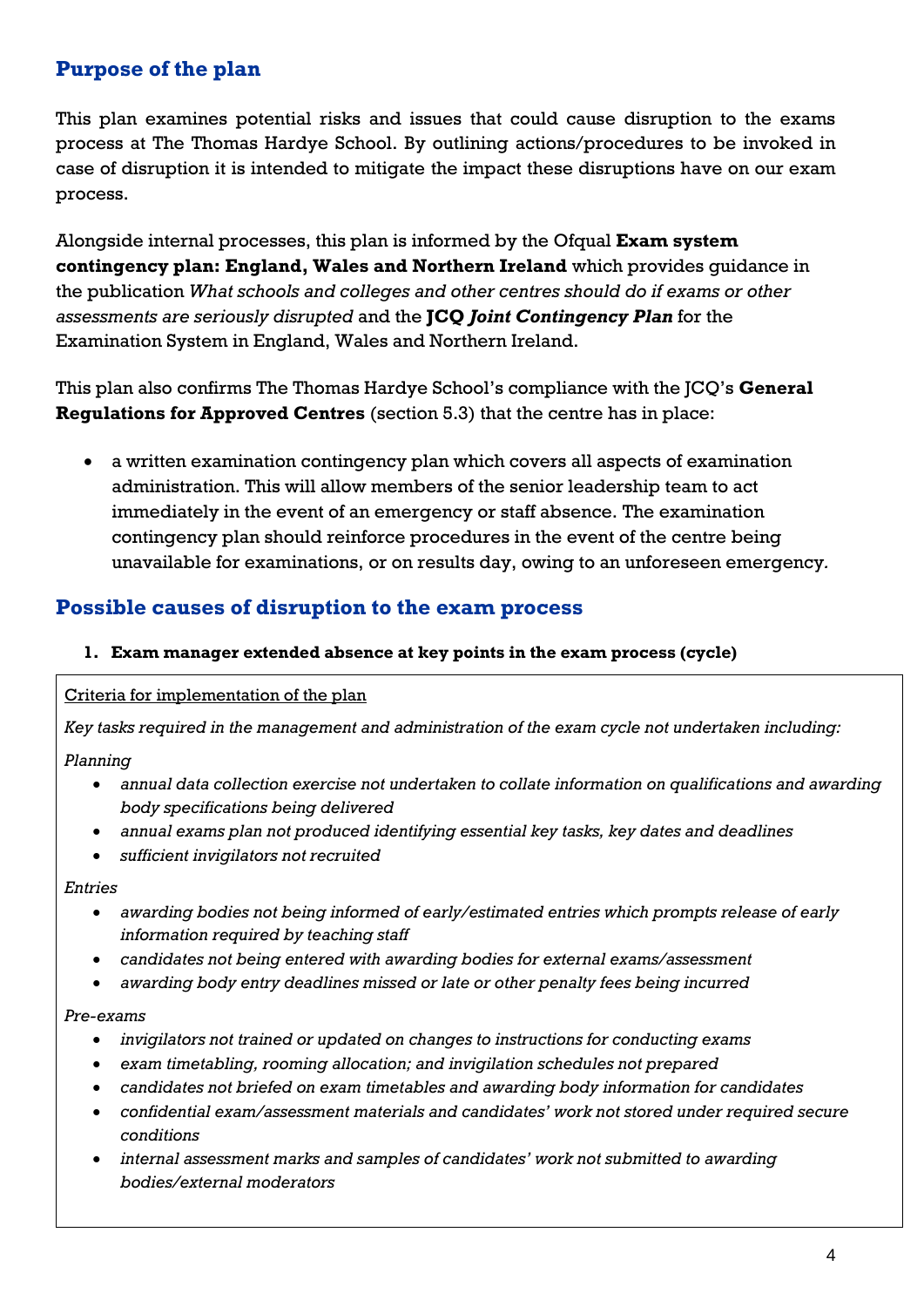#### *Exam time*

- *exams/assessments not taken under the conditions prescribed by awarding bodies*
- *required reports/requests not submitted to awarding bodies during exam/assessment periods, for example very late arrival, suspected malpractice, special consideration*
- *candidates' scripts not dispatched as required for marking to awarding bodies*

#### *Results and post-results*

- *access to examination results affecting the distribution of results to candidates*
- *the facilitation of the post-results services*

#### Centre actions to mitigate the impact of the disruption

- *Head of Centre to appoint member of administrative staff to take over responsibilities should absence of EM have a potential to affect the meeting of deadlines*
- *Staff member to work closely with EM to ensure they are up to date with the exam cycle and responsibilities at each point in time*
- *Senior Invigilator(s) to liaise with Line Manager regarding exam time issues and results.*

#### <span id="page-4-0"></span>**2. SENCo extended absence at key points in the exam cycle**

#### Criteria for implementation of the plan

*Key tasks required in the management and administration of the access arrangements process within the exam cycle not undertaken including:*

#### *Planning*

- *candidates not tested/assessed to identify potential access arrangement requirements*
- *centre fails to recognise its duties towards disabled candidates as defined under the terms of the Equality Act 2010*
- *evidence of need and evidence to support normal way of working not collated*

#### *Pre-exams*

- *approval for access arrangements not applied for to the awarding body*
- *centre-delegated arrangements not put in place*
- *modified paper requirements not identified in a timely manner to enable ordering to meet external deadline*
- *staff (facilitators) providing support to access arrangement candidates not allocated and trained*

#### *Exam time*

• *access arrangement candidate support not arranged for exam rooms*

#### Centre actions to mitigate the impact of the disruption

• SENCO deputy to liaise with Exams Manager over SENCO absence.

#### <span id="page-4-1"></span>**3. Teaching staff extended absence at key points in the exam cycle**

#### Criteria for implementation of the plan

*Key tasks not undertaken including:*

*Early/estimated entry information not provided to the Exams Manager on time; resulting in pre-release information not being received*

*Final entry information not provided to the Exams Manager on time; resulting in candidates not being entered for exams/assessments or being entered late/late or other penalty fees being charged by awarding bodies*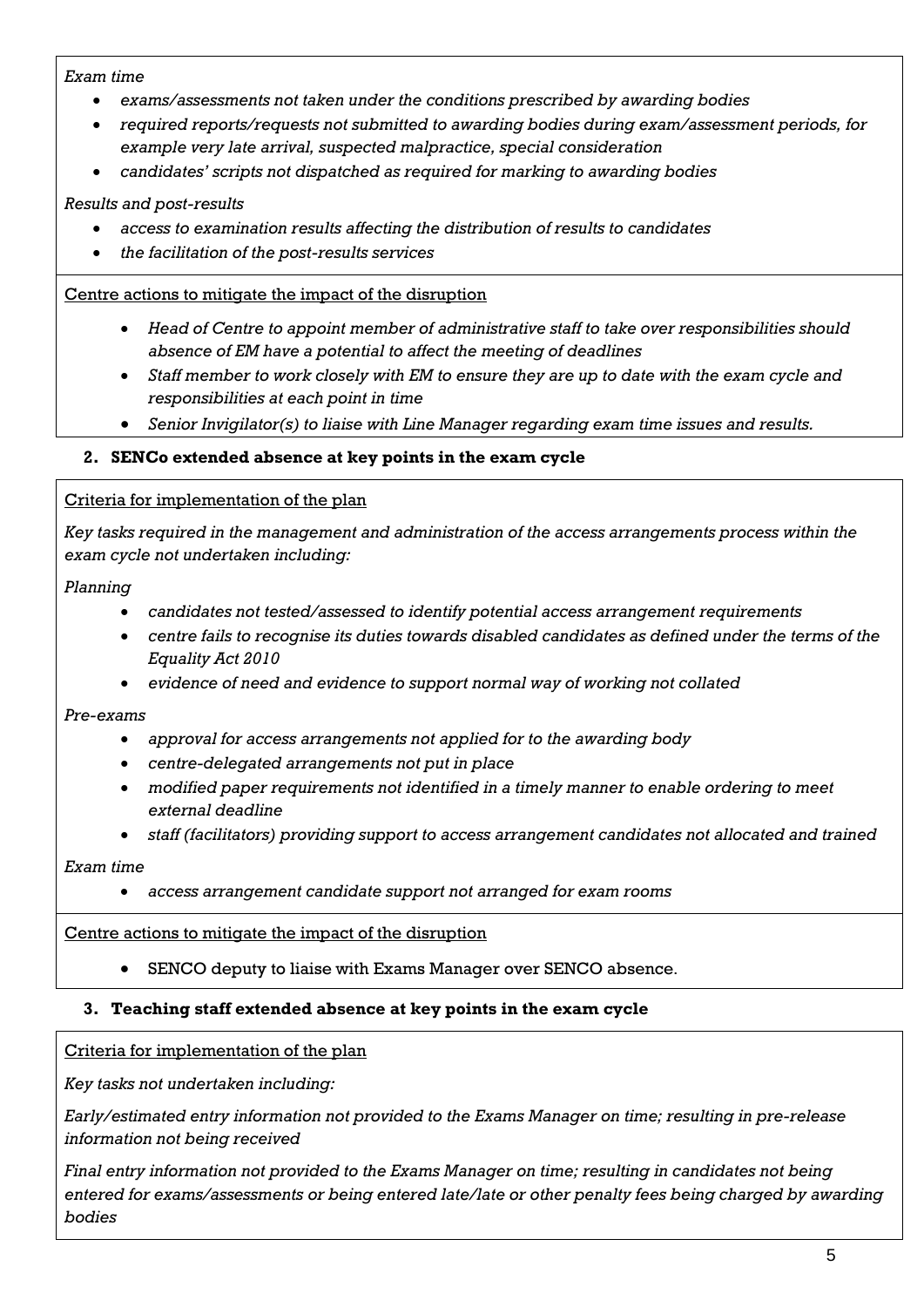*Non-examination assessment tasks not set/issued/taken by candidates as scheduled*

*Candidates not being informed of centre assessed marks before marks are submitted to the awarding body and therefore not being able to consider appealing internal assessment decisions and requesting a review of the centre's marking*

*Internal assessment marks and candidates' work not provided to meet awarding body submission deadlines*

Centre actions to mitigate the impact of the disruption

• Line Manager and Exams Manager to liaise with remaining teaching staff.

#### <span id="page-5-0"></span>**4. Invigilators - lack of appropriately trained invigilators or invigilator absence**

Criteria for implementation of the plan

*Failure to recruit and train sufficient invigilators to conduct exams*

*Invigilator shortage on peak exam days*

*Invigilator absence on the day of an exam*

Centre actions to mitigate the impact of the disruption

• Line Manager and Exams Manager to liaise with teaching staff.

#### <span id="page-5-1"></span>**5. Exam rooms - lack of appropriate rooms or main venues unavailable at short notice**

Criteria for implementation of the plan

*Exams Manager unable to identify sufficient/appropriate rooms during exams timetable planning*

*Insufficient rooms available on peak exam days*

*Main exam venues unavailable due to an unexpected incident at exam time*

Centre actions to mitigate the impact of the disruption

• Head of centre to arrange emergency contingency timetable to make classrooms available.

#### <span id="page-5-2"></span>**6. Failure of IT systems**

Criteria for implementation of the plan

*MIS system failure at final entry deadline*

*MIS system failure during exams preparation*

*MIS system failure at results release time*

Centre actions to mitigate the impact of the disruption

• Exams Manager and IT Manager to liaise with Examination Boards as to appropriate action.

#### <span id="page-5-3"></span>**7. Emergency evacuation of the exam room (or centre lock down)**

Criteria for implementation of the plan

*Whole centre evacuation (or lock down) during exam time due to serious incident resulting in exam candidates being unable to start, proceed with or complete their exams*

#### Centre actions to mitigate the impact of the disruption

• Exams Manager to liaise with Head of Centre and to inform awarding bodies.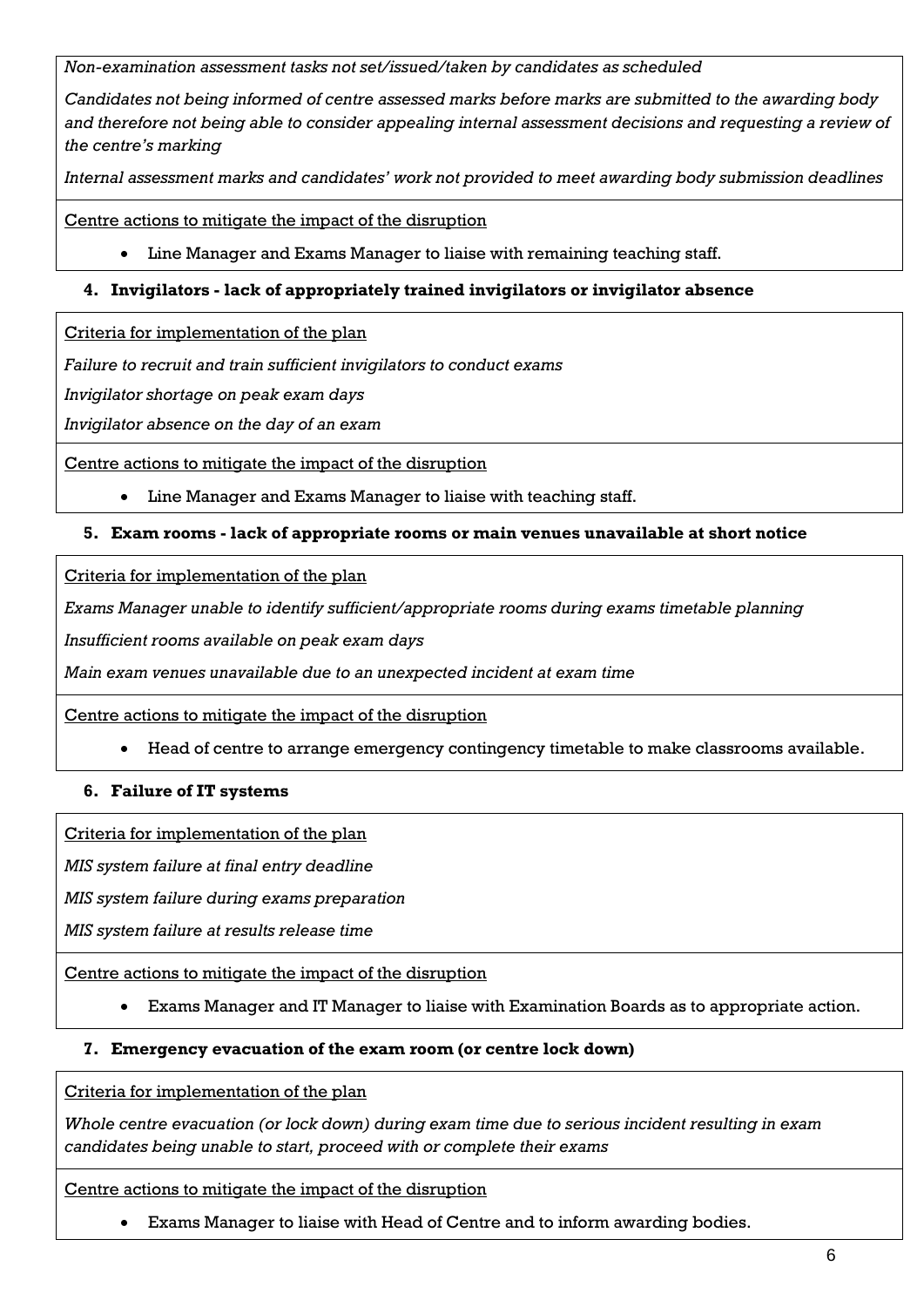#### <span id="page-6-0"></span>**8. Disruption of teaching time in the weeks before an exam – centre closed for an extended period**

#### Criteria for implementation of the plan

*Centre closed or candidates are unable to attend for an extended period during normal teaching or study supported time, interrupting the provision of normal teaching and learning*

Centre actions to mitigate the impact of the disruption

- Headteacher, Governors, SLT to take the necessary action.
- Where there is disruption to teaching time and students miss teaching and learning, it remains the responsibility of centres to prepare students, as usual, for examinations (in the case of modular courses, centres may advise candidates to sit examinations in an alternative series.

#### <span id="page-6-1"></span>**9. Candidates unable to take examinations because of a crisis – centre remains open**

Criteria for implementation of the plan

*Candidates are unable to attend the examination centre to take examinations as normal*

Centre actions to mitigate the impact of the disruption

• Exams Manager to liaise with Head of Centre and to inform awarding bodies. Headteacher and Exams Office to explore alternative local venues.

#### <span id="page-6-2"></span>**10.Centre unable to open as normal during the examination period**

Criteria for implementation of the plan

*Centre unable to open as normal for scheduled examinations.*

Centre actions to mitigate the impact of the disruption

• Exams Manager to liaise with Head of Centre and to inform awarding bodies. Dorchester Middle School identified as an alternative local venue.

#### <span id="page-6-3"></span>**11. Disruption in the distribution of examination papers**

Criteria for implementation of the plan

*Disruption to the distribution of examination papers to the centre in advance of examinations*

Centre actions to mitigate the impact of the disruption

- Exams Manager to liaise with Examination Boards as to appropriate action.
- Awarding organisations to provide centres with electronic access to examination papers via a secure external network. Centres would need to ensure that copies are received, made and stored under secure conditions and should have plans in place to facilitate such an action. Awarding organisations would provide guidance on the conduct of examinations in such circumstances.
- As a last resort, and in close collaboration with centres and regulators, awarding organisations to consider scheduling of the examination on an alternative date.

#### <span id="page-6-4"></span>**12. Disruption to the transportation of completed examination scripts**

Criteria for implementation of the plan

*Delay in normal collection arrangements for completed examination scripts/assessment evidence.*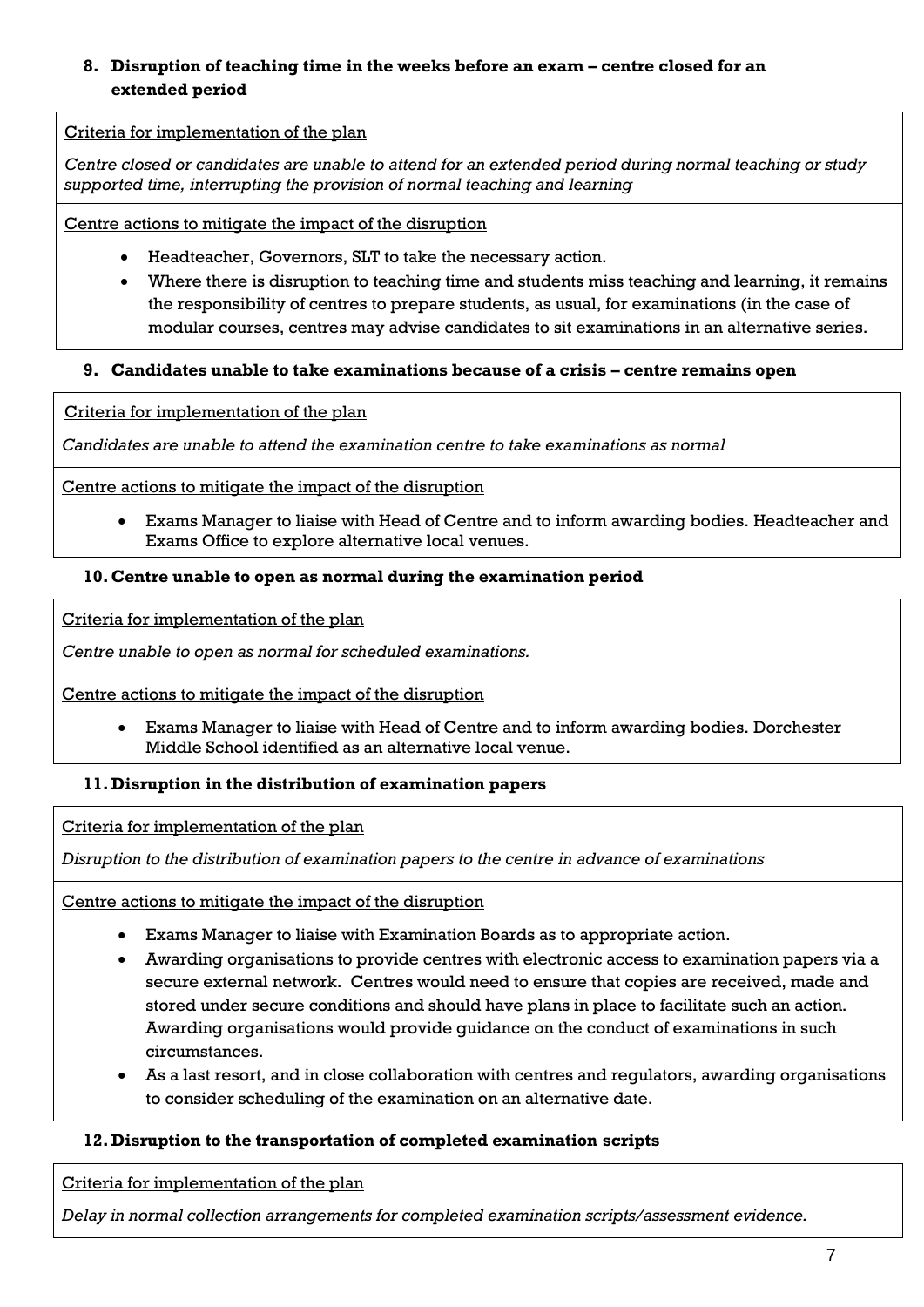Centre actions to mitigate the impact of the disruption

- Exams Manager to liaise with Examination Boards as to appropriate action.
- Where examinations are part of the national "yellow label" service or where awarding organisations arrange collections, centres should seek advice from awarding organisations and should not make their own arrangements for transportation unless told to do so by the awarding organisation.
- For any examinations where centres make their own arrangements for transportation, centres should investigate alternative despatch options that comply with the requirements detailed in the JCQ Instructions for Conducting Examinations.
- Centre must ensure secure storage of completed examination papers until collection.

#### <span id="page-7-0"></span>**13.Assessment evidence is not available to be marked**

#### Criteria for implementation of the plan

*Large scale damage to or destruction of completed examination scripts/assessment evidence before it can be marked.*

*Completed examination scripts/assessment evidence does not reach awarding organisations.*

#### Centre actions to mitigate the impact of the disruption

- Exams Manager to liaise with Head of Centre and Examination Boards as to appropriate action.
- Awarding organisations to generate candidate marks for affected assessments based on other appropriate evidence of candidate achievement as defined by the awarding organisations.
- Where marks cannot be generated by awarding organisations, candidates may need to retake affected assessment in a subsequent assessment series.

#### <span id="page-7-1"></span>**14.Centre unable to distribute results as normal or facilitate post results services**

#### Criteria for implementation of the plan

*Centre is unable to access or manage the distribution of results to candidates, or to facilitate post-results services*

#### Centre actions to mitigate the impact of the disruption

- Exams Manager to liaise with Head of Centre and Examination Boards as to appropriate action
- Centre to make arrangements to access its results (and/or coordinate access to post results services) at an alternative site, in agreement with the relevant awarding organisation.
- Centres to share facilities with other centres, if this is possible, in agreement with the relevant awarding organisations.
- Centres to contact the relevant awarding organisation if electronic post results requests are not possible.
- Candidates, their parents and carers to be kept informed via normal school communication channels.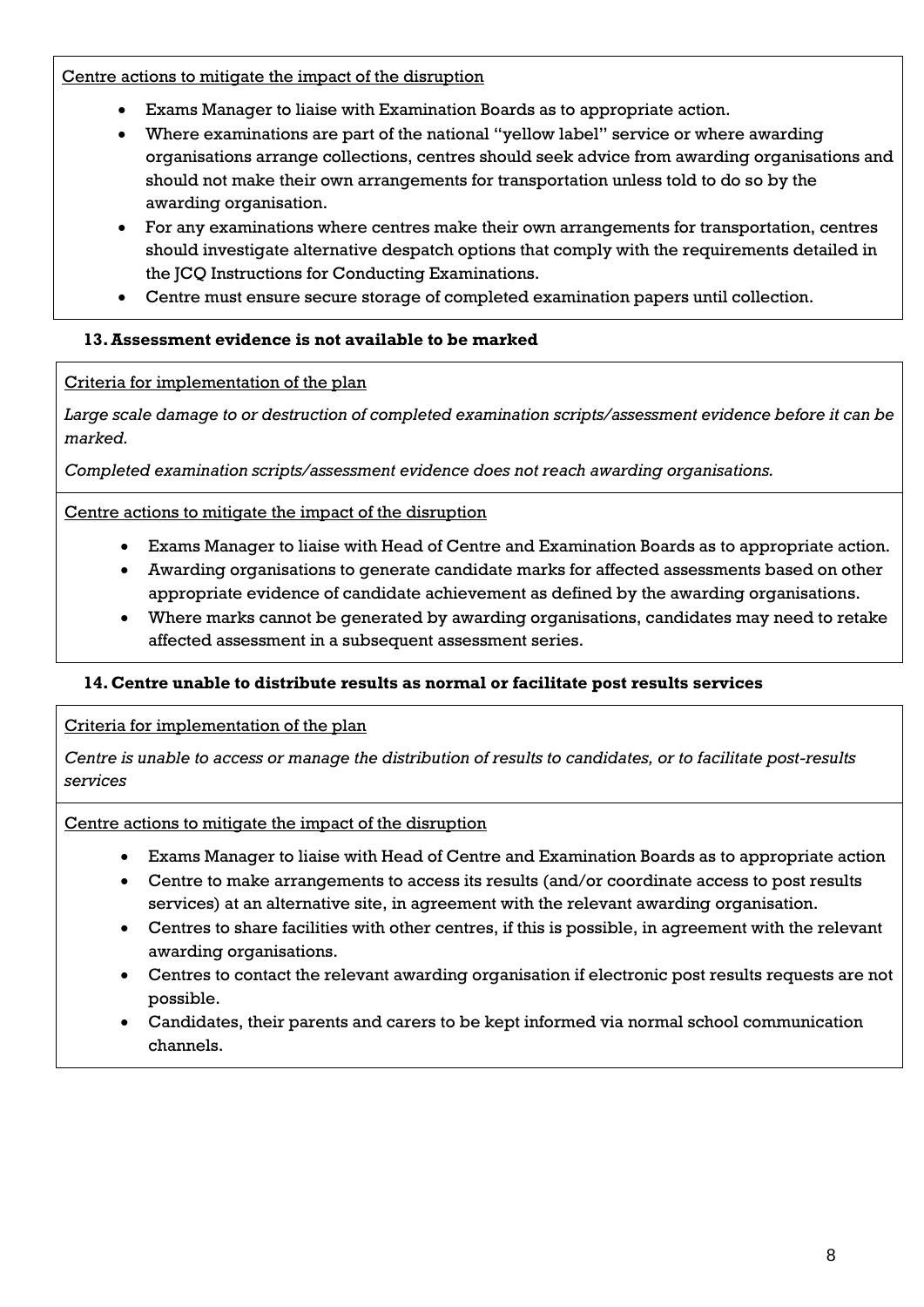## <span id="page-8-0"></span>**Further guidance to inform procedures and implement contingency planning**

#### <span id="page-8-1"></span>**Ofqual**

What schools and colleges and other centres should do if exams or other assessments are seriously disrupted

#### **1. Contingency planning**

You should prepare for possible disruption to exams and other assessments and make sure staff are aware of these plans.

When drafting contingency plans, you should consider the following guidance:

#### **1.1 Covid specific guidance:**

- [Guidance for schools Covid-19](https://www.gov.uk/government/collections/guidance-for-schools-coronavirus-covid-19#safe-working-and-protective-measures) from the Department for Education in England (subject to frequent updates as the situation changes)
- [Responsibility for autumn GCSE, AS and A level exam series](https://www.gov.uk/government/publications/responsibility-for-autumn-gcse-as-and-a-level-exam-series) from the Department for Education in England
- [Action for FE Colleges](https://www.gov.uk/government/publications/coronavirus-covid-19-maintaining-further-education-provision) from the Department for Education in England
- Public health quidance to support autumn exams from the Department for Education
- [Education and childcare: coronavirus](https://gov.wales/education-coronavirus) from Welsh Government
- Covid-19 [guidance for school and educational settings](https://www.education-ni.gov.uk/publications/coronavirus-covid-19-guidance-school-and-educational-settings-northern-ireland) from Department of Education in Northern Ireland

#### **1.2 General contingency guidance**

- [Emergency planning and response](https://www.gov.uk/guidance/emergencies-and-severe-weather-schools-and-early-years-settings) from the Department for Education in England
- [Opening and closing local-authority-maintained schools](https://www.gov.uk/government/publications/school-organisation-maintained-schools) from the Department for Education in England
- [Exceptional closure days](https://www.education-ni.gov.uk/articles/exceptional-closure-days) from the Department of Education in Northern Ireland
- Checklist [exceptional closure of schools](https://www.education-ni.gov.uk/publications/checklist-exceptional-closure-schools) from the Department of Education in Northern Ireland
- [School closures](https://gov.wales/opening-schools-extremely-bad-weather-guidance-schools) from NI Direct
- [Opening schools in extremely bad weather](https://gov.wales/opening-schools-extremely-bad-weather-guidance-schools) guidance for schools from the Welsh Government
- [Procedures for handling bomb threats](https://www.gov.uk/government/publications/bomb-threats-guidance) from the National Counter Terrorism Security Office.

#### **2. Disruption to assessments or exams**

In the absence of any instruction from the relevant awarding organisation, you should make sure that any exam or timetabled assessment takes place if it is possible to hold it. This may mean relocating to alternative premises.

You should discuss alternative arrangements with your awarding organisation if:

- the exam or assessment cannot take place
- a student misses an exam or loses their assessment due to an emergency, or other event, outside of the student's control

See also:

JCQ Joint Contingency Plan for the [Examination](https://www.jcq.org.uk/exams-office/other-documents/jcq-joint-contingency-plan/) System in England, Wales and Northern Ireland

#### **3. Steps you should take**

#### **3.1 Exam planning**

Review contingency plans well in advance of each exam or assessment series. Consider how, if the contingency plan is invoked, you will comply with the awarding organisation's requirements.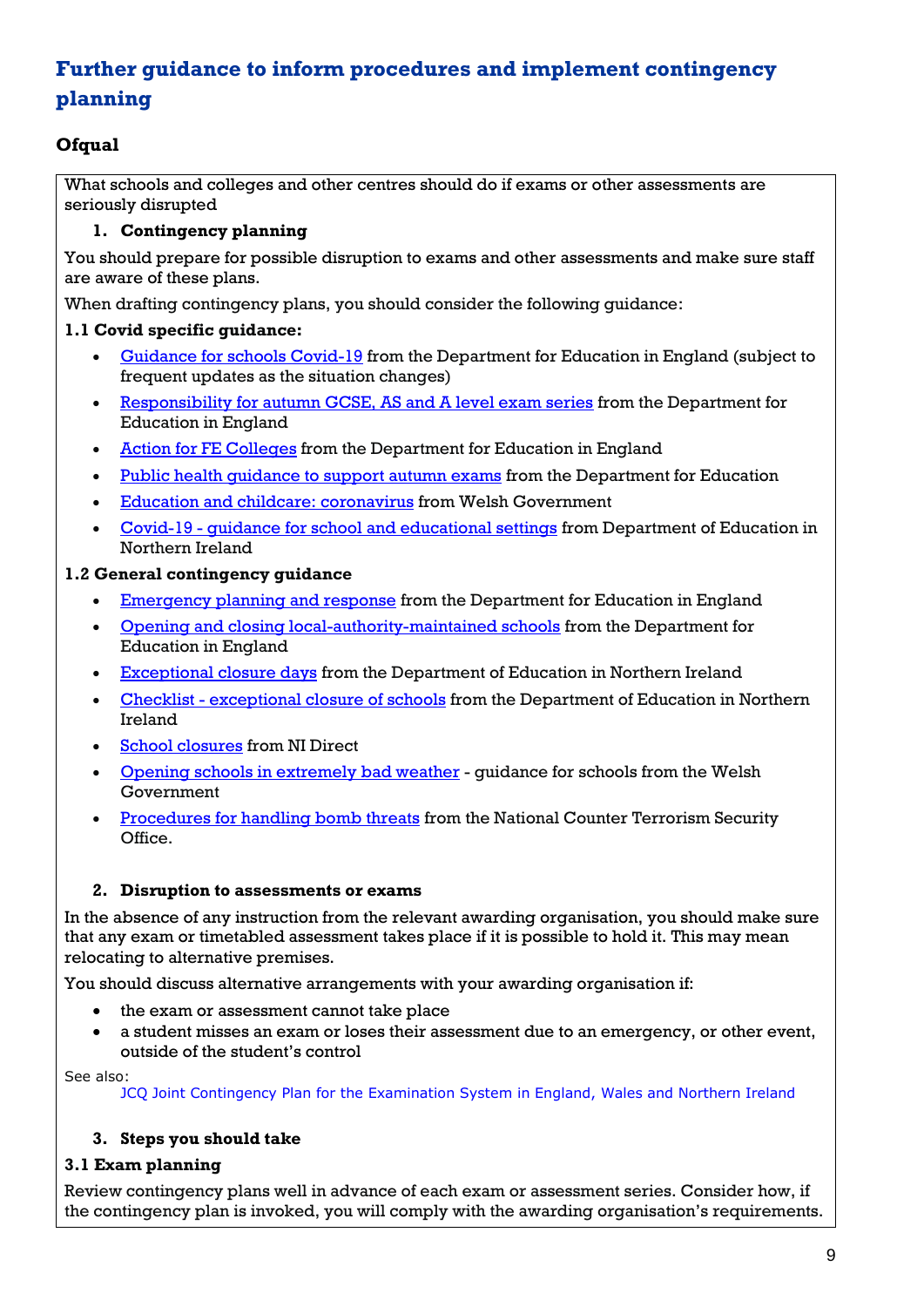#### **3.2 In the event of disruption**

- 1. Contact the relevant awarding organisation and follow its instructions.
- 2. Take advice, or follow instructions, from relevant local or national agencies in deciding whether your centre is able to open.
- 3. Identify whether the exam or timetabled assessment can be sat at an alternative venue, in agreement with the relevant awarding organisation, ensuring the secure transportation of questions papers or assessment materials to the alternative venue.
- 4. Where accommodation is limited, prioritise students whose progression will be severely delayed if they do not take their exam or timetabled assessment when planned.
- 5. In the event of an evacuation during an examination please refer to JCQ's **'[Centre](https://www.jcq.org.uk/exams-office/ice---instructions-for-conducting-examinations/centre-emergency-evacuation-procedure) [emergency](https://www.jcq.org.uk/exams-office/ice---instructions-for-conducting-examinations/centre-emergency-evacuation-procedure) evacuation procedure'**.
- 6. Communicate with parents, carers and students any changes to the exam or assessment timetable or to the venue.
- 7. Communicate with any external assessors or relevant third parties regarding any changes to the exam or assessment timetable.

#### **3.3 After the exam**

- 1. Consider whether any students' ability to take the assessment or demonstrate their level of attainment has been materially affected and, if so, apply for special consideration.
- 2. Advise students, where appropriate, of the opportunities to take their exam or assessment at a later date.
- 3. Ensure that scripts are stored under secure conditions.
- 4. Return scripts to awarding organisations in line with their instructions. Never make alternative arrangements for the transportation of completed exam scripts, unless told to do so by the awarding organisation.

#### **4. Steps the awarding organisation should take**

#### **4.1 Exam planning**

Establish and maintain, and at all times comply with, an up-to-date, written contingency plan.

Ensure that the arrangements in place with centres and other third parties enable them to deliver and award qualifications in accordance with their conditions of recognition.

#### **4.2 In the event of disruption**

- 1. Take all reasonable steps to mitigate any adverse effect, in relation to their qualifications, arising from any disruption.
- 2. Provide effective guidance to any of their centres delivering qualifications.
- 3. Ensure that where an assessment must be completed under specified conditions, students complete the assessment under those conditions (other than where any reasonable adjustments or special considerations require alternative conditions).
- 4. Promptly notify the relevant regulators about any event which could have an adverse effect on students, standards or public confidence.
- 5. Coordinate its communications with the relevant regulators where the disruption has an impact on multiple centres or a wide range of learners.

#### **4.3 After the exam**

Consider any requests for special consideration for affected students. For example, those who may have lost their internally assessed work or whose performance in assessments or exams could have been affected by the disruption.

#### **5. If any students miss an exam or are disadvantaged by the disruption**

If some of the students have been adversely affected by the disruption, you should ask the awarding organisation about applying for special consideration.

Decisions about special consideration, when it is or is not appropriate, is for each awarding organisation to make. Their decisions might be different for different qualifications and for different subjects.

See also:

• JCQ's guidance on special [considerations](https://www.jcq.org.uk/exams-office/access-arrangements-and-special-consideration/regulations-and-guidance)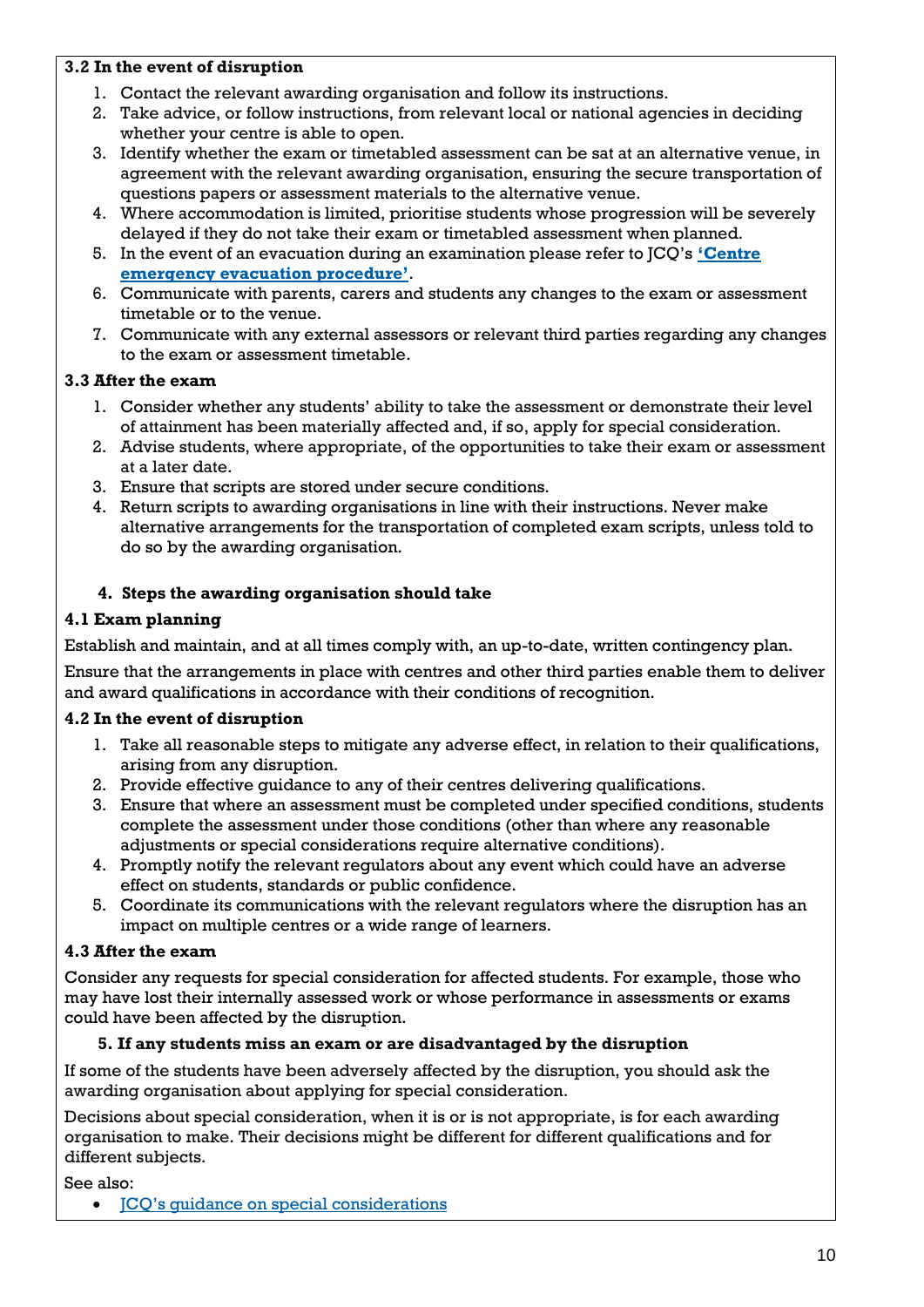#### **6. Wider communications**

The regulator, *Ofqual* in England, will share timely and accurate information, as required, with awarding organisations, government departments and other stakeholders.

The [Department](https://www.gov.uk/government/organisations/department-for-education) for Education in England will inform the relevant government ministers as soon as it becomes apparent that there will be significant local or national disruption; and ensure that they are kept updated until the matter is resolved.

Awarding organisations will alert the [Universities](https://www.ucas.com/) and Colleges Admissions Service (UCAS) and the Central [Applications](http://www.cao.ie/) Office (CAO) about any impact of the disruption on their deadlines and liaise regarding student progression to further and higher education.

Awarding organisations will alert relevant professional bodies or employer groups if the impact of disruption particularly affects them.

#### **7. Widespread national disruption to the taking of examinations/assessments**

The governments' view across England, Wales and Northern Ireland is education should continue in 2020/21 with schools remaining open and that examinations and assessments will go ahead in both autumn 2020 and summer 2021.

As education is devolved, in the event of any widespread sustained national disruption to examinations or assessments, national government departments will communicate with regulators, awarding organisations and centres prior to a public announcement. Regulators will provide advice to government departments on implications for exam timetables.

We will update this page as necessary should national disruption occur with any further relevant links.

[Ofqual guidance extract above taken directly from the *Exam system contingency plan: England, Wales and Northern Ireland - What schools and colleges and other centres should do if exams or other assessments are seriously disrupted*, (updated 01 October 2020) [https://www.gov.uk/government/publications/exam-system-contingency-plan](https://www.gov.uk/government/publications/exam-system-contingency-plan-england-wales-and-northern-ireland/what-schools-and-colleges-should-do-if-exams-or-other-assessments-are-seriously-disrupted)[england-wales-and-northern-ireland/what-schools-and-colleges-should-do-if-exams-or-other-assessments-are](https://www.gov.uk/government/publications/exam-system-contingency-plan-england-wales-and-northern-ireland/what-schools-and-colleges-should-do-if-exams-or-other-assessments-are-seriously-disrupted)[seriously-disrupted](https://www.gov.uk/government/publications/exam-system-contingency-plan-england-wales-and-northern-ireland/what-schools-and-colleges-should-do-if-exams-or-other-assessments-are-seriously-disrupted)]

## <span id="page-10-0"></span>**JCQ**

15.1 The qualification regulators, awarding bodies and government departments responsible for education have prepared and agreed information for schools and colleges in the event of examinations being seriously disrupted. This jointly agreed information will ensure consistency of response in the event of major disruption to the examinations system affecting significant numbers of candidates.

Further information may be found at: [https://www.gov.uk/government/publications/exam-system](https://www.gov.uk/government/publications/exam-system-contingency-plan-england-wales-and-northern-ireland/what-schools-and-colleges-should-do-if-exams-or-other-assessments-are-seriously-disrupted)[contingency-plan-england-wales-and-northern-ireland/what-schools-and-colleges-should-do-if-exams](https://www.gov.uk/government/publications/exam-system-contingency-plan-england-wales-and-northern-ireland/what-schools-and-colleges-should-do-if-exams-or-other-assessments-are-seriously-disrupted)[or-other-assessments-are-seriously-disrupted](https://www.gov.uk/government/publications/exam-system-contingency-plan-england-wales-and-northern-ireland/what-schools-and-colleges-should-do-if-exams-or-other-assessments-are-seriously-disrupted)

15.2 In addition, awarding bodies have their own well-established contingency plans in place to respond to disruptions. It is important that exams officers who are facing disruption liaise directly with the relevant awarding body/bodies.

15.3 Centres should prepare plans for any disruption to examinations as part of their general emergency planning. It is important to ensure that relevant centre staff are familiar with the plan. Consideration should be given as to how these arrangements will be communicated to candidates, parents and staff should disruption to examinations occur.

15.4 In the event that the head of centre decides the centre cannot be opened for scheduled examinations, the relevant awarding body must be informed as soon as possible. Awarding bodies will be able to offer advice regarding the alternative arrangements for conducting examinations that may be available and the options for candidates who have not been able to take scheduled examinations.

15.5 The awarding bodies will designate a 'contingency day' for examinations, summer 2022. This is consistent with the qualification regulators' document *Exam system contingency plan: England, Wales*  and Northern Ireland: [https://www.gov.uk/government/publications/examsystem-contingency-plan](https://www.gov.uk/government/publications/examsystem-contingency-plan-england-wales-and-northern-ireland)[england-wales-and-northern-ireland](https://www.gov.uk/government/publications/examsystem-contingency-plan-england-wales-and-northern-ireland)

The designation of a 'contingency day' within the common examination timetable is in the event of national or significant local disruption to examinations. It is part of the awarding bodies' standard contingency planning for examinations.